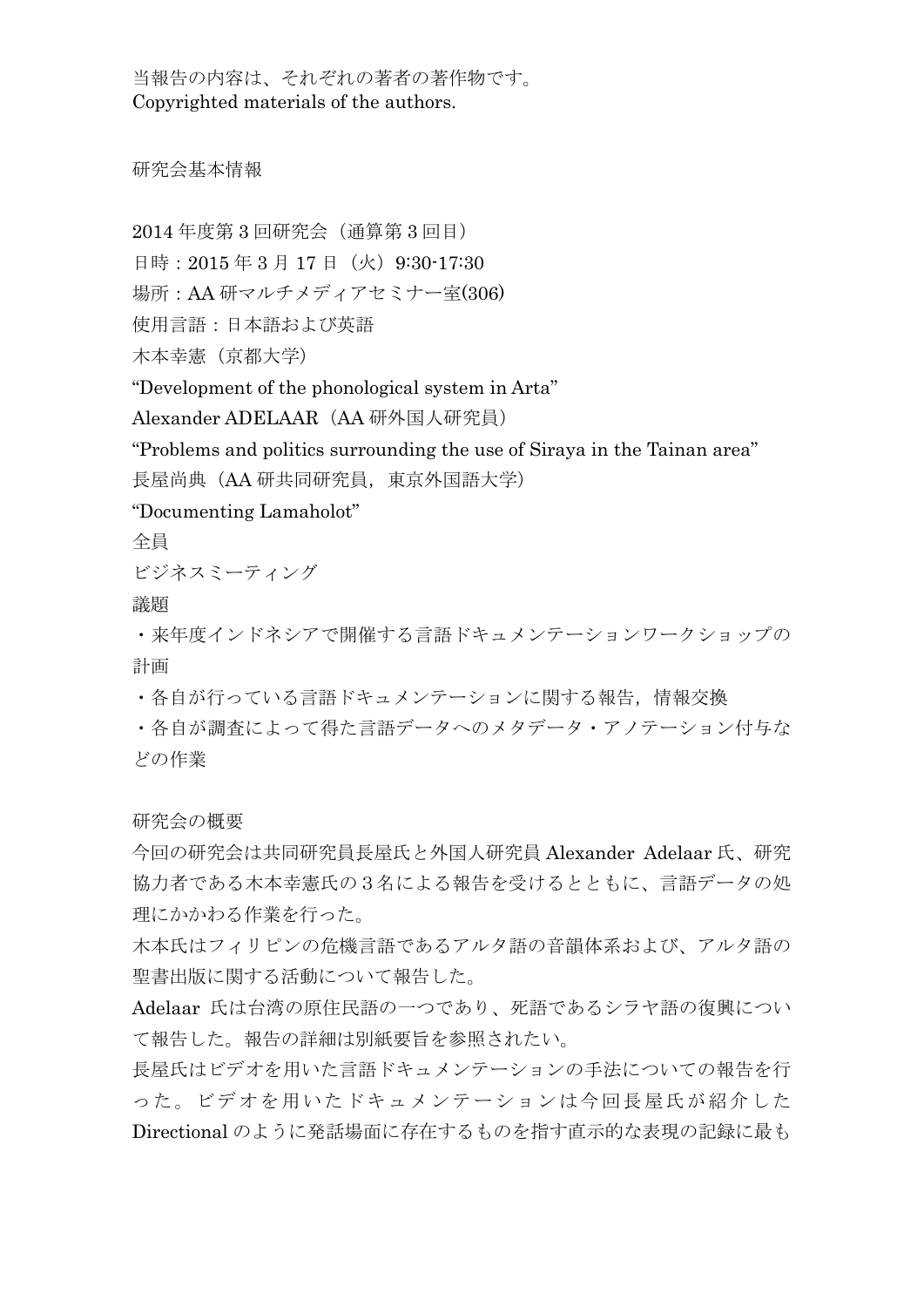当報告の内容は、それぞれの著者の著作物です。 Copyrighted materials of the authors.

有効である。